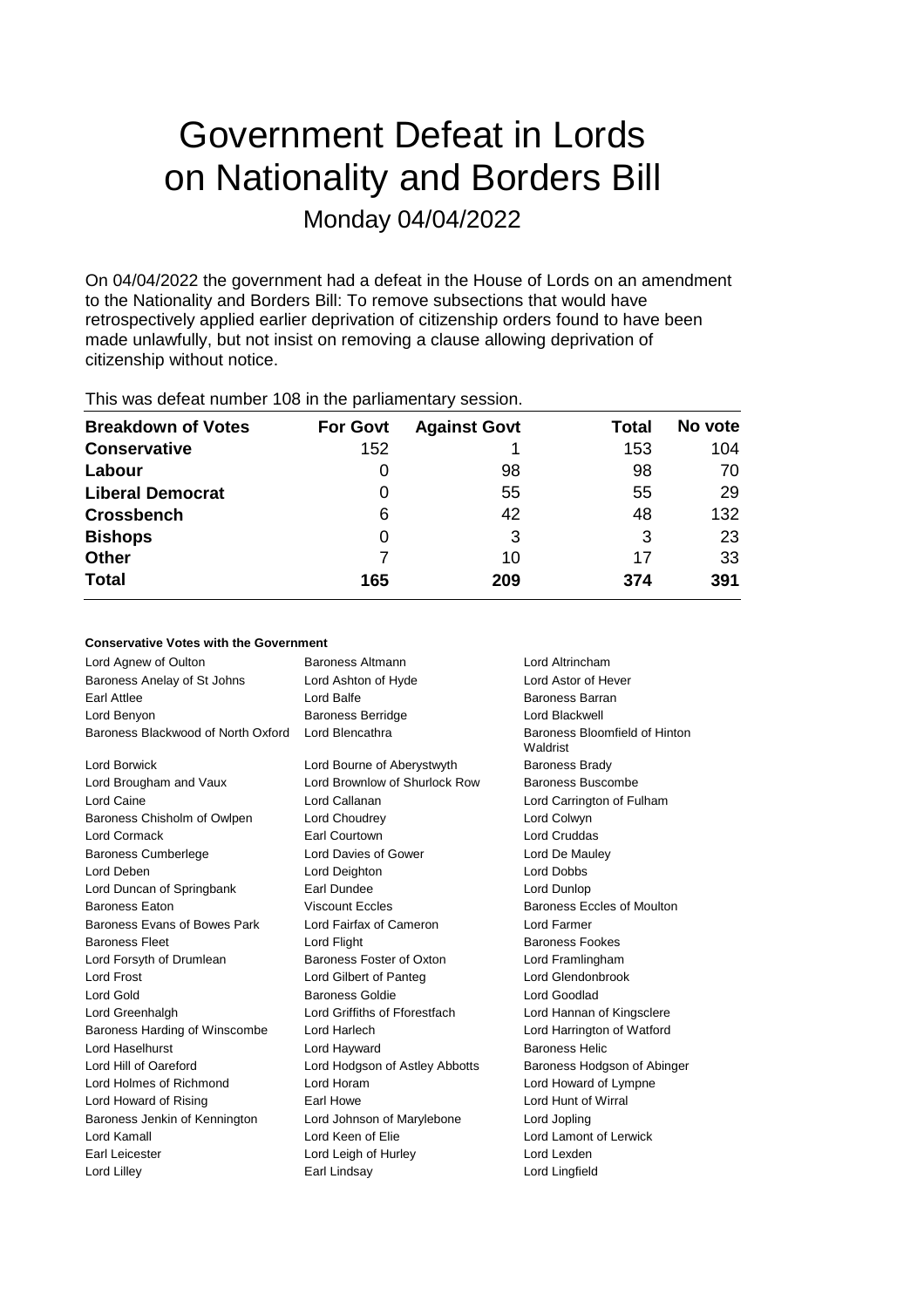Lord Livingston of Parkhead Lord Mancroft **Baroness Manzoor** Lord Marland Lord McColl of Dulwich Lord McInnes of Kilwinning Lord McLoughlin **Lord Mendoza Baroness Meyer** Lord Moylan Lord Moynihan Lord Naseby Baroness Neville-Jones Baroness Neville-Rolfe Baroness Newlove Baroness Noakes Lord Norton of Louth Lord Offord of Garvel Lord Parkinson of Whitley Bay Lord Patten **Baroness Penn** Lord Pickles **Baroness Pidding** Lord Polak Lord Popat **Lord Porter of Spalding Lord Price** Lord Randall of Uxbridge Lord Ranger Lord Ribeiro Lord Risby **Lord Robathan** Baroness Sanderson of Welton Lord Sandhurst **Lord Sassoon** Baroness Sater Lord Sheikh Lord Sherbourne of Didsbury Lord Shinkwin Lord Smith of Hindhead Lord Spencer of Alresford Baroness Stedman-Scott Lord Sterling of Plaistow **Lord Stewart of Dirleton** Baroness Stowell of Beeston Baroness Sugg 
and Lord Suri Cord Suri Cord Taylor of Holbeach Lord Trefgarne Viscount Trenchard Lord Tugendhat Lord Udny-Lister **Baroness Vere of Norbiton** Baroness Verma Lord Wakeham Lord Wei Lord Wharton of Yarm Lord Willetts **Baroness Williams of Trafford** Lord Wolfson of Tredegar Lord Young of Cookham Viscount Younger of Leckie

Baroness Scott of Bybrook Baroness Seccombe Baroness Shackleton of Belgravia

**Conservative Votes against the Government**

Baroness Warsi

### **Labour Votes with the Government**

# **Labour Votes against the Government**

Baroness Wheeler **Lord Whitty Example 2** Baroness Wilcox of Newport

Lord Bach **Lord Bassam of Brighton** Baroness Blake of Leeds Baroness Blower **Lord Blunkett** Lord Brand Lord Boateng Lord Boateng Lord Bradley Lord Brooke of Alverthorpe Lord Browne of Ladyton Lord Campbell-Savours Lord Cashman Baroness Chakrabarti Viscount Chandos **Baroness Chapman of Darlington** Lord Clark of Windermere Lord Coaker Baroness Cohen of Pimlico Lord Collins of Highbury Baroness Corston **Baroness Crawley Baroness Crawley** Lord Davidson of Glen Clova Lord Davies of Brixton Baroness Donaghy Baroness Drake Lord Dubs Lord Evans of Watford Lord Faulkner of Worcester Lord Foulkes of Cumnock Baroness Golding Lord Grantchester Lord Griffiths of Burry Port Lord Grocott Lord Hacking Lord Hain Viscount Hanworth Lord Harris of Haringey Baroness Healy of Primrose Hill Lord Hendy Communication Baroness Henig Lord Howarth of Newport Lord Hunt of Kings Heath Lord Jones Lord Layard Lord Lennie Lord Liddle Lord Lipsey **Baroness Lister of Burtersett** Baroness Mallalieu Baroness McIntosh of Hudnall Lord McNicol of West Kilbride Baroness Merron Lord Monks Baroness Morgan of Huyton Lord Morgan Lord Murphy of Torfaen **Baroness Nye** Baroness Nye Baroness Osamor Lord Pendry Baroness Pitkeathley Lord Ponsonby of Shulbrede Baroness Primarolo **Baroness Ramsay of Cartvale** Baroness Rebuck Lord Reid of Cardowan **Baroness Ritchie of Downpatrick** Lord Robertson of Port Ellen Lord Rooker Lord Rosser Lord Sikka Baroness Smith of Basildon Lord Snape Viscount Stansgate Lord Stevenson of Balmacara Baroness Thornton Lord Touhig Lord Triesman **Lord Turnberg** Lord Tunnicliffe **Lord Turnberg** Lord Watson of Invergowrie Lord Watts Lord West of Spithead

Baroness Armstrong of Hill Top Lord Haskel **Baroness Hayman of Ullock** Baroness Hayter of Kentish Town Lord Kennedy of Southwark Lord Khan of Burnley Baroness Lawrence of Clarendon Lord Maxton Lord McAvoy Lord McConnell of Glenscorrodale